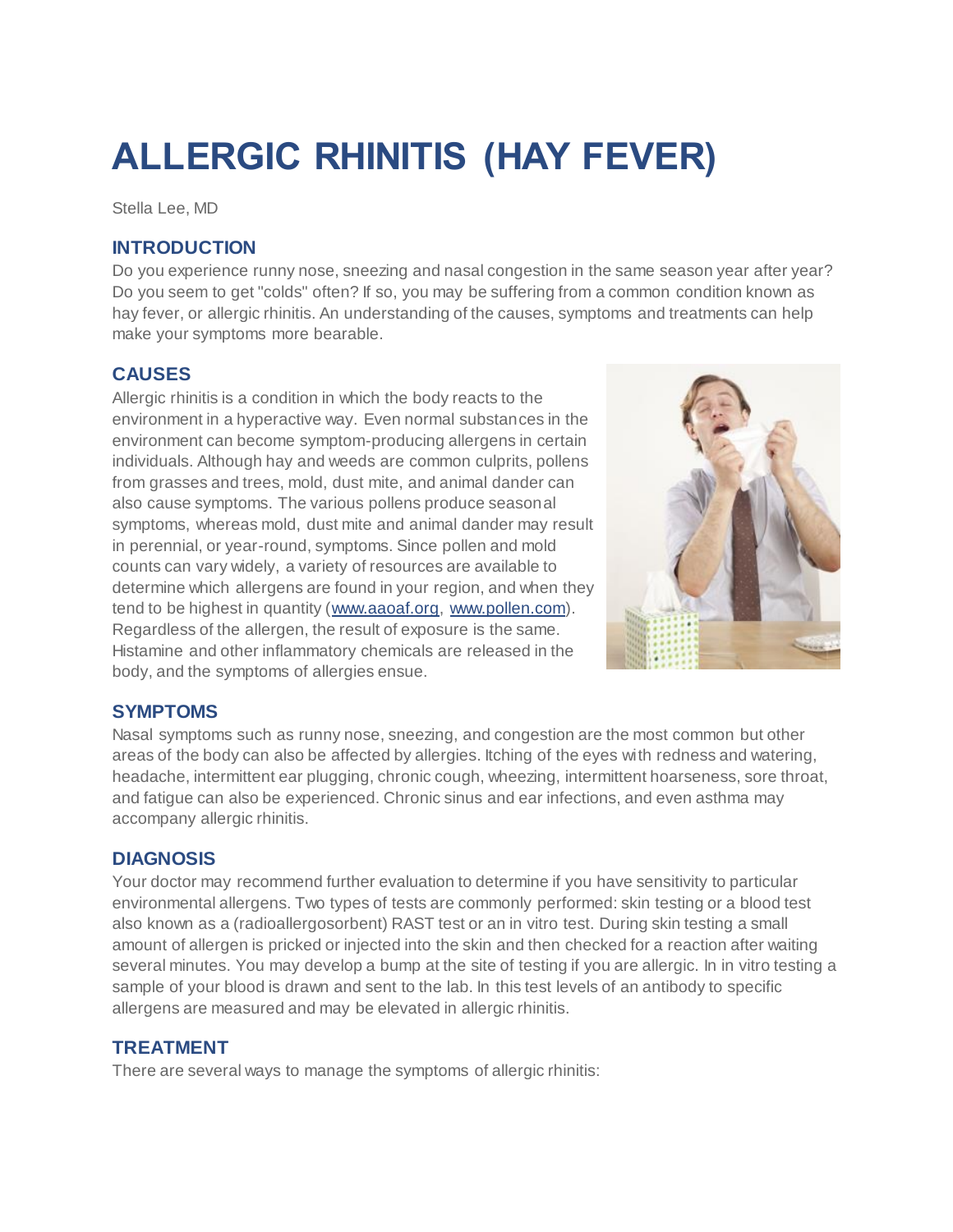- Avoidance/Environmental Control
- Medications
- Immunotherapy

# **AVOIDANCE/ENVIRONMENTAL CONTROL MEASURES**

For pollen

- Stay indoors when pollen emission is high (early morning hours, windy days).
- Keep windows closed and use air conditioning if possible.
- Use HEPA air filters/vacuum cleaners.
- Wear a dust mask if working outdoors, change clothing and shower once indoors.

#### For mold

- Address areas of water damage in the home by repairing leaks and cleaning damp areas.
- Avoid having indoor plants, which can harbor mold in the soil.
- Discard any moldy food.
- Exerc<br/>ive Keep humidity low  $(<50\%)$ .

### For dust mites

- Wash bed sheets at least weekly in hot water  $> 140^{\circ}$  F.
- Cover pillows, mattress and box springs with hypoallergenic dust mite barriers.
- Exerc<br/>ive Keep humidity low  $(<50\%)$ .
- Remove dust catchers (i.e., drapes, excess pillows, etc.)
- Use HEPA air filters.
- Vacuum carpets with a HEPA filter.

#### For animal dander

- Keep pets out of the bedroom.
- Wash hands after handling.
- Use HEPA air filters.
- Vacuum carpets HEPA filter.

#### For cockroach

- Dispose of food debris.
- Consider consulting an exterminator.
- Caulk cracks and crevices in house.